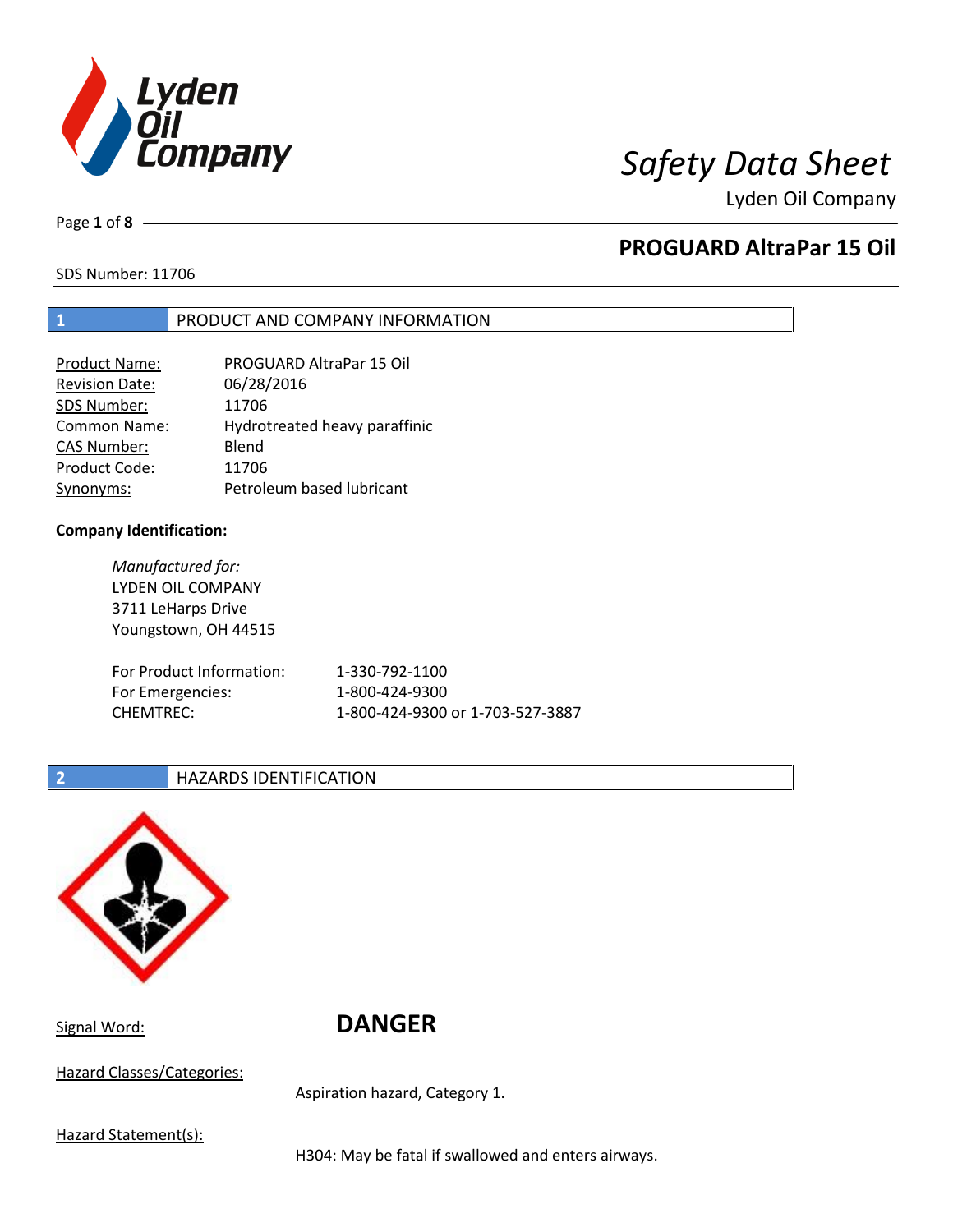

Page **2** of **8**

# **PROGUARD AltraPar 15 Oil**

SDS Number: 11706

Precaution Statement(s): P101: If medical advice is needed, have product container or label at hand. P102: Keep out of reach of children. P103: Read label before use. P301+310: IF SWALLOWED: Immediately call a POISON CENTER/doctor. P331: Do NOT induce vomiting. P405: Store locked up. P501: Dispose of contents/container in accordance with local/regional/national/international regulation.

### Other Hazard Statement(s):

Repeated exposure may cause skin dryness or cracking.

# **3** COMPOSITION / INFORMATION ON INGREDIENTS

Ingredients:

*Mixture of the substances listed below with nonhazardous additions.*

| <b>Chemical Name</b>                                      | <b>CAS Number</b> | Percentage |
|-----------------------------------------------------------|-------------------|------------|
| Distillates (petroleum), solvent-dewaxed heavy paraffinic | 64742-65-0        | 100        |

*\*Any concentration shown as a range is to protect confidentiality or is due to batch variation.*

| 4             | <b>FIRST AID MEASURES</b>                                                                                         |
|---------------|-------------------------------------------------------------------------------------------------------------------|
|               | Description of First Aid Measures:                                                                                |
| Inhalation:   | If symptoms develop, move victim to fresh air. If symptoms persist,<br>obtain medical attention.                  |
| Skin Contact: | Wash with soap and water. Remove contaminated clothing and wash<br>before reuse. Get medical attention if needed. |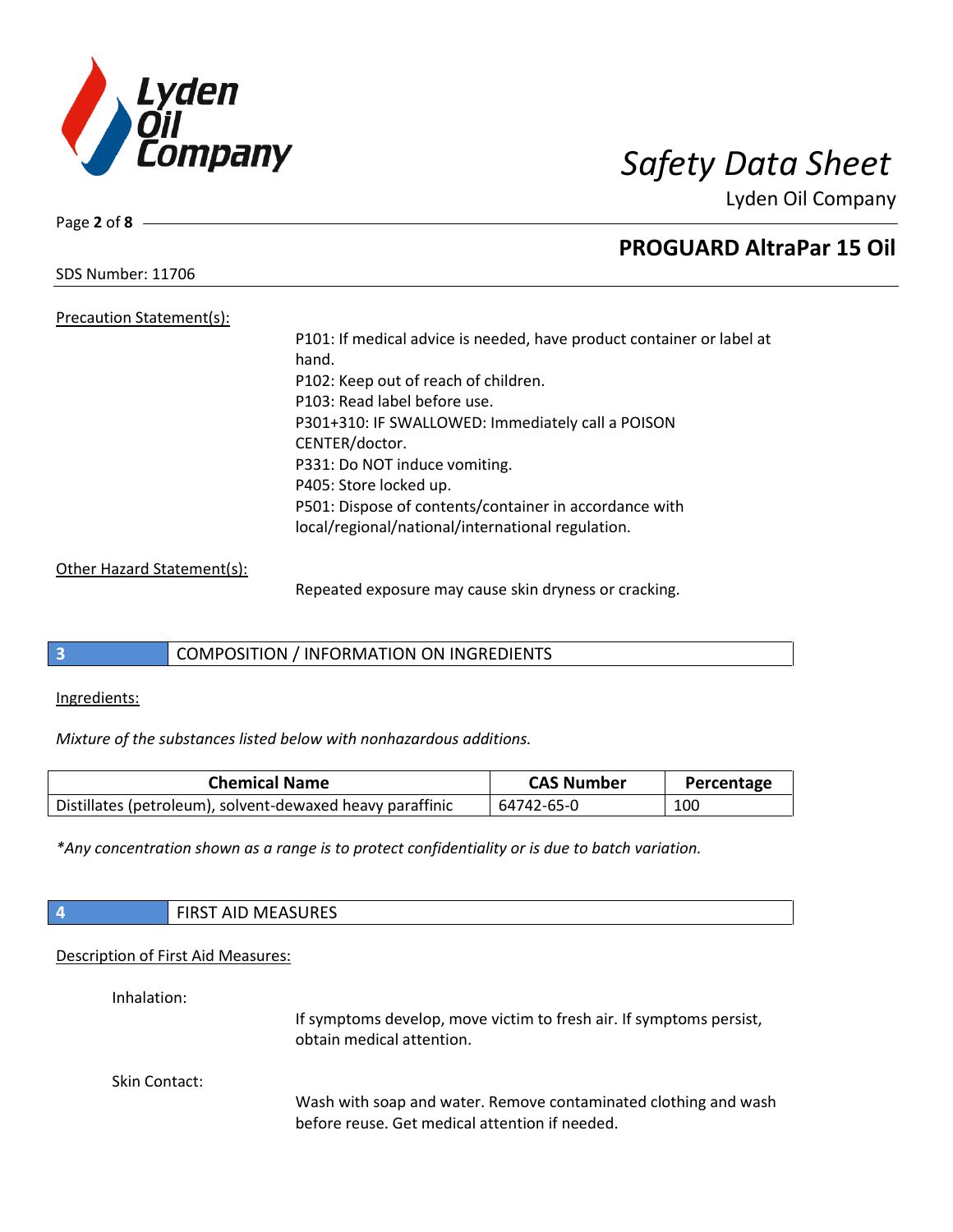

| Page 3 of 8 $-$                               |            |                                                                                                                                                                                                   |
|-----------------------------------------------|------------|---------------------------------------------------------------------------------------------------------------------------------------------------------------------------------------------------|
|                                               |            | <b>PROGUARD AltraPar 15 Oil</b>                                                                                                                                                                   |
| <b>SDS Number: 11706</b>                      |            |                                                                                                                                                                                                   |
| Eye Contact:                                  |            | Rinse opened eye for several minutes under running water. If<br>symptoms persist, consult medical attention.                                                                                      |
| Ingestion:                                    | attention. | Rinse mouth with water. If symptoms develop, obtain medical                                                                                                                                       |
| Symptoms and Effects, both acute and delayed: |            | No further relevent data available.                                                                                                                                                               |
| <b>Recommended Actions:</b>                   |            | Treat symptomatically. Call a doctor or poison<br>control center for guidance.                                                                                                                    |
| 5<br>FIRE FIGHTING MEASURES                   |            |                                                                                                                                                                                                   |
| Recommended Fire-Extinguishing Equipment:     |            | Use dry powder, foam, or carbon dioxide fire<br>extinguishers. Water may be ineffective in fighting<br>an oil fire unless used by experienced fire fighters.                                      |
| Possible Hazards During a Fire:               |            | Hazardous combustion products may include: A<br>complex mixture of airborne solid and liquid<br>particulates and gases (smoke). Carbon monoxide.<br>Unidentified organic and inorganic compounds. |
| Recommendations to Firefighters:              |            | Proper protective equipment including breathing<br>apparatus.                                                                                                                                     |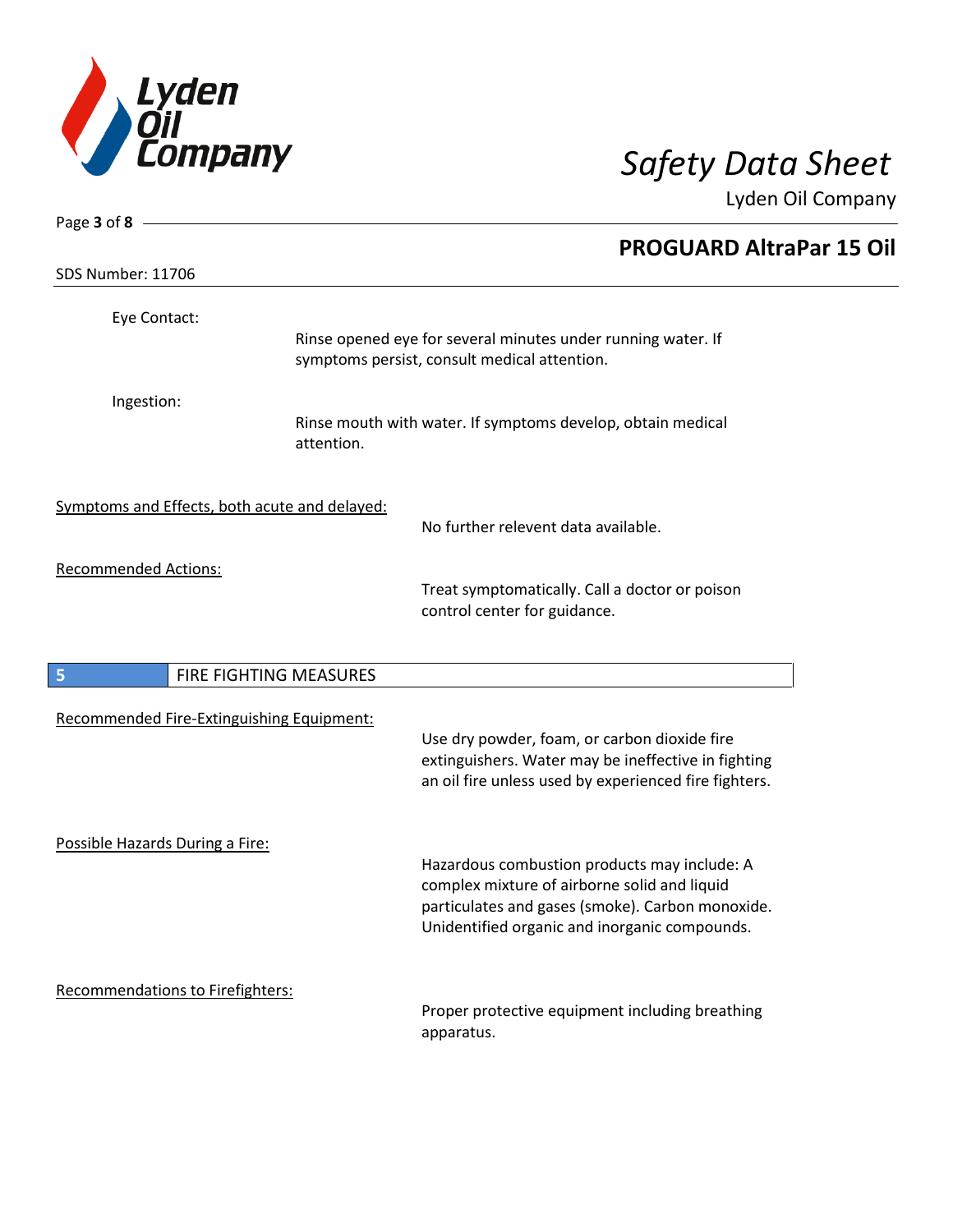

**PROGUARD AltraPar 15 Oil**

Lyden Oil Company

SDS Number: 11706

Page **4** of **8**

# **6** ACCIDENTAL RELEASE MEASURES Personal Precautions: Avoid contact with skin, eyes, and clothing. Avoid breathing vapors. Keep away from sources of ignition. Emergency Procedures: Contain spilled material, collect in suitable and properly labeled containers. Environmental Precautions: Do not allow to reach sewage system or any water course. Do not allow to enter ground waters. Cleanup Procedures: Pick up excess with inert absorbant material. Treat contaminated absorbent same as spilled product. **7 HANDLING AND STORAGE** Handling Precautions: Handle with care and avoid spillage on the floor. Do not cut, weld, drill, grind, braze, or solder container. Ensure all equipment is electrically grounded before beginning transfer operations. Storage Requirements: Keep container tightly sealed. Keep away from sources of ignition.

# **8** EXPOSURE CONTROLS / PERSONAL PROTECTION

Exposure Limits:

No data available.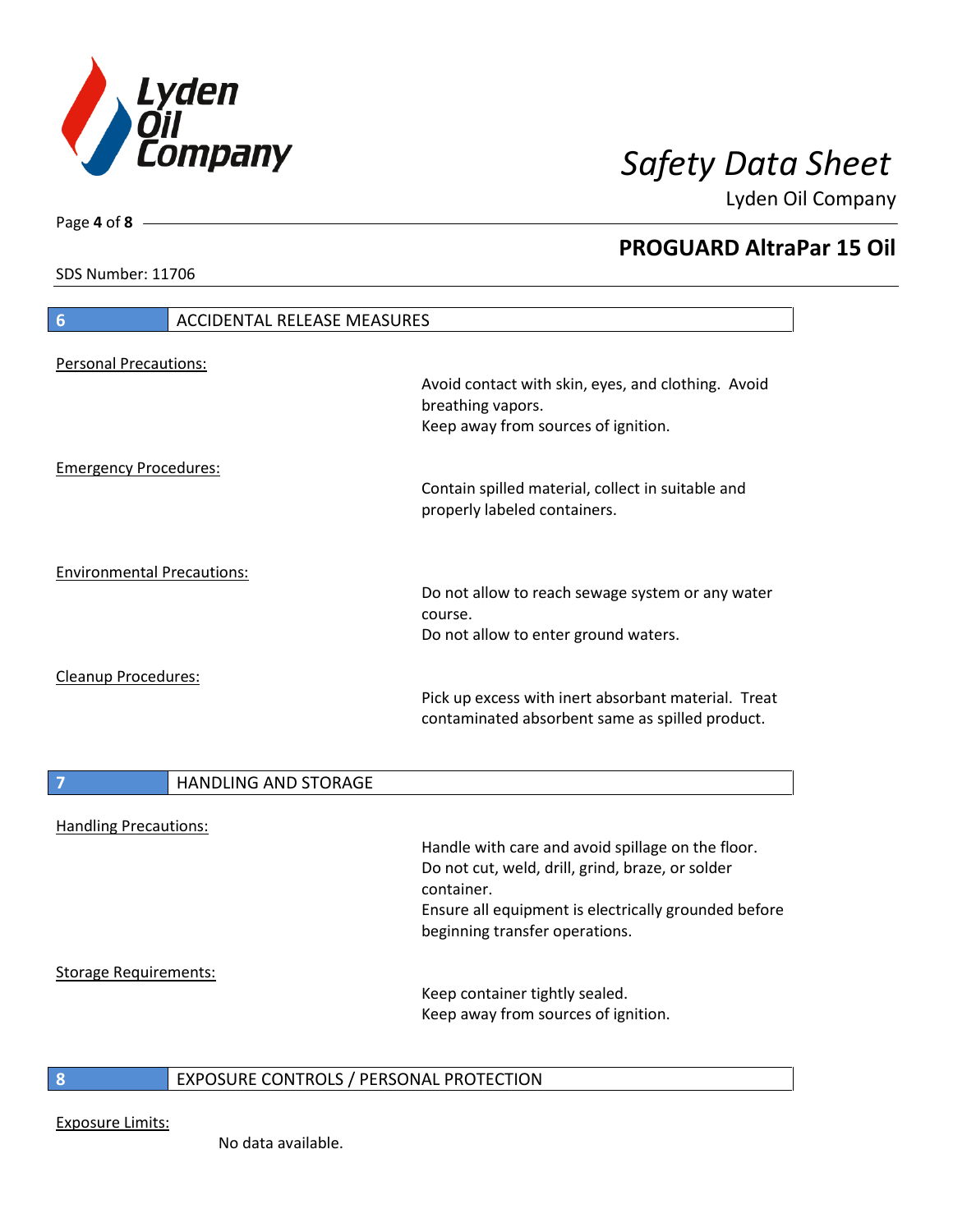

Page **5** of **8**

# **PROGUARD AltraPar 15 Oil**

Lyden Oil Company

SDS Number: 11706

Engineering Controls:

All ventilation should be designed in accordance with OSHA standard (29 CFR 1910.94).

Personal Protective Equipment:

Wash hands before breaks and at the end of work. Use safety glasses and gloves.

# **9** PHYSICAL AND CHEMICAL PROPERTIES

| Color:                        | Amber                                         |
|-------------------------------|-----------------------------------------------|
| <b>Physical State:</b>        | Liquid                                        |
| Odor:                         | Data not available                            |
| <b>Odor Threshold:</b>        | Data not available                            |
| pH:                           | Data not available                            |
| <b>Melting Point:</b>         | Data not available                            |
| <b>Boiling Point:</b>         | Data not available                            |
| <b>Boiling Range:</b>         | Data not available                            |
| Flash Point:                  | 179° C / 355° F                               |
| <b>Evaporation Rate:</b>      | Data not available                            |
| Flammability:                 | Data not available                            |
| Flammability Limits:          | Data not available                            |
| Vapor Pressure:               | Data not available                            |
| Vapor Density:                | Data not available                            |
| <b>Relative Density:</b>      | Data not available                            |
| Solubilities:                 | Insoluble in water                            |
| <b>Partition Coefficient:</b> | Data not available                            |
| Auto-Ignition Temperature:    | Data not available                            |
| Decomposition Temperature:    | Data not available                            |
| Viscosity:                    | 14.8 mm <sup>2</sup> /sec (kinematic at 40°C) |

### **10** STABILITY AND REACTIVITY

Stability:

Stable under normal conditions.

Reactivity:

Not reactive under normal conditions.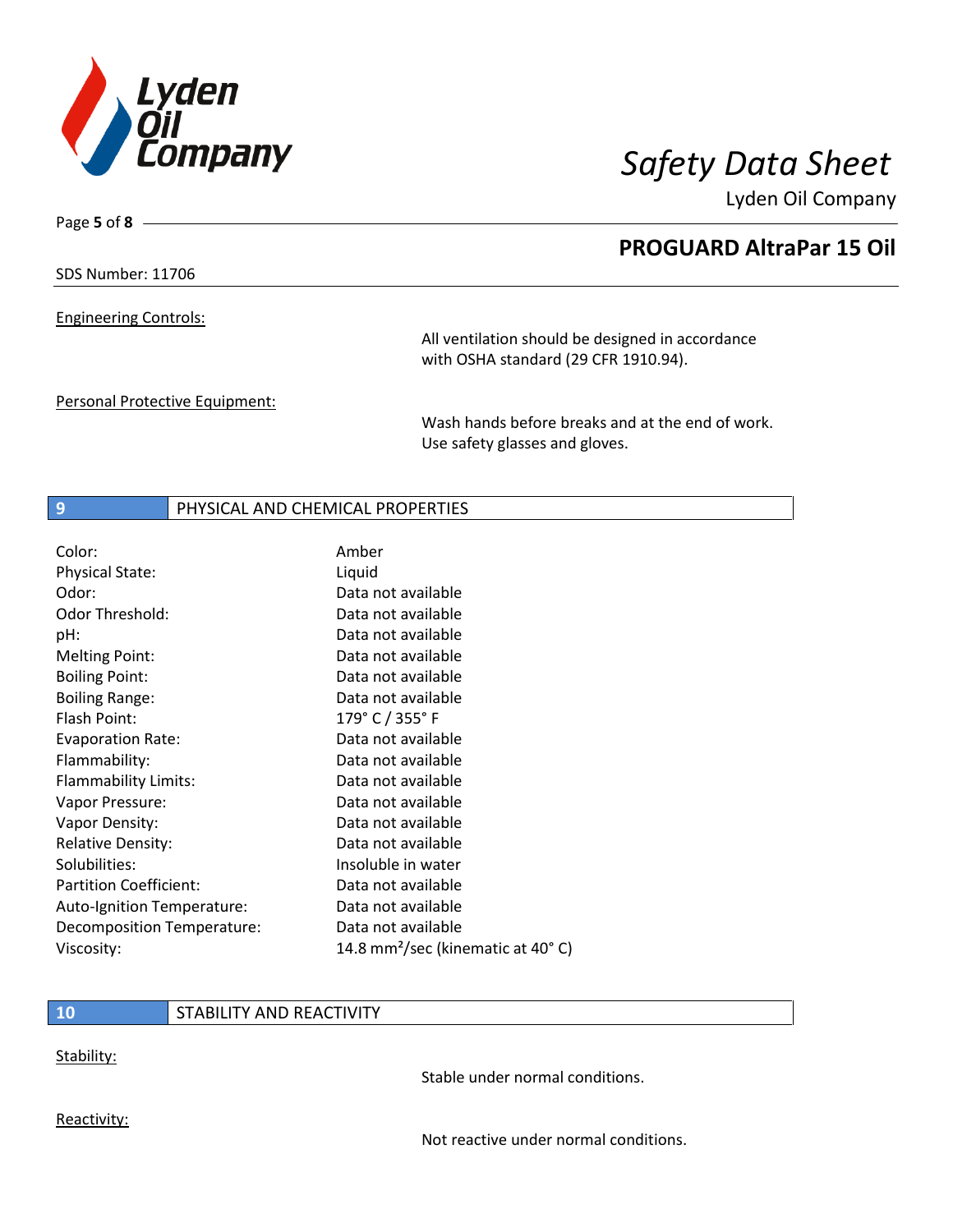

| Page 6 of 8                            |                                                                                                                           |
|----------------------------------------|---------------------------------------------------------------------------------------------------------------------------|
|                                        | <b>PROGUARD AltraPar 15 Oil</b>                                                                                           |
| <b>SDS Number: 11706</b>               |                                                                                                                           |
| Conditions to Avoid:                   | Extreme temperature, sparks, open flame, and<br>direct sunlight.                                                          |
| <b>Hazardous Reactions:</b>            | No known hazardous reactions.                                                                                             |
| Incompatible Materials:                | No further relevant information available.                                                                                |
| <b>Decomposition Products:</b>         | Hazardous decomposition products are not<br>expected to form.                                                             |
| <b>TOXICOLOGICAL INFORMATION</b><br>11 |                                                                                                                           |
| Routes of Exposure:                    | Skin and eye contact are the primary routes of<br>exposure although exposure may occur following<br>accidental ingestion. |
| <b>Exposure Effects:</b>               | Repeated skin contact may cause dermatitis or an<br>oil acne.                                                             |
| <b>Measures of Toxicity:</b>           | No test data available.                                                                                                   |
| Carcinogenic/Mutagenic Precautions:    | Non-carcinogenic and not expected to be<br>mutagentic.                                                                    |

# **12** ECOLOGICAL INFORMATION

Ecological Precautions:

Avoid exposing to the environment.

Ecological Effects:

No specific environmental or aquatic data available.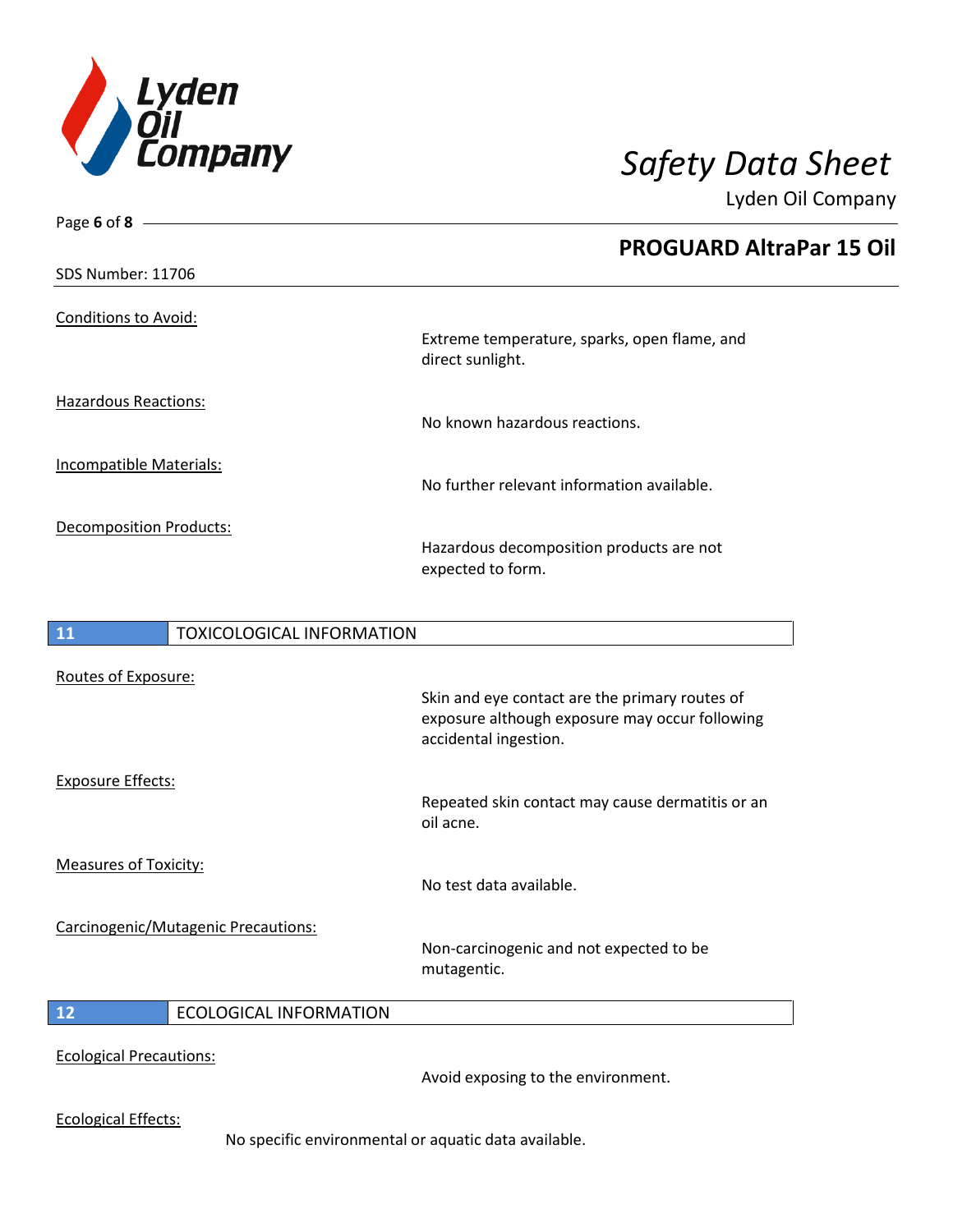

**PROGUARD AltraPar 15 Oil**

Lyden Oil Company

SDS Number: 11706

| 13                                               | <b>DISPOSAL CONSIDERATIONS</b>           |                                                                                             |
|--------------------------------------------------|------------------------------------------|---------------------------------------------------------------------------------------------|
| Disposal Methods:                                |                                          |                                                                                             |
|                                                  |                                          | Dispose of waste material in accordance with all<br>local, state, and federal requirements. |
| Disposal Containers:                             |                                          | Use properly approved container for disposal.                                               |
| <b>Special Precautions:</b>                      |                                          | Do not flush to surface waters or drains.                                                   |
| 14                                               | <b>TRANSPORT INFORMATION</b>             |                                                                                             |
|                                                  | Data not available                       |                                                                                             |
| <b>UN Number:</b><br><b>UN Shipping Name:</b>    | Data not available                       |                                                                                             |
| <b>Transport Hazard Class:</b><br>Packing Group: | Data not available<br>Data not available |                                                                                             |
| <b>Environmental Hazards:</b>                    |                                          |                                                                                             |
|                                                  |                                          | Data not available                                                                          |
| <b>Bulk Transport Guidance:</b>                  |                                          |                                                                                             |
|                                                  |                                          | Data not available                                                                          |
| <b>Special Precautions:</b>                      |                                          | Not regulated by DOT.                                                                       |
|                                                  |                                          |                                                                                             |
| 15                                               | <b>REGULATORY INFORMATION</b>            |                                                                                             |

This material and all of its components are listed on the Inventory of Existing Chemical Substances under the Toxic Substances Control Act.